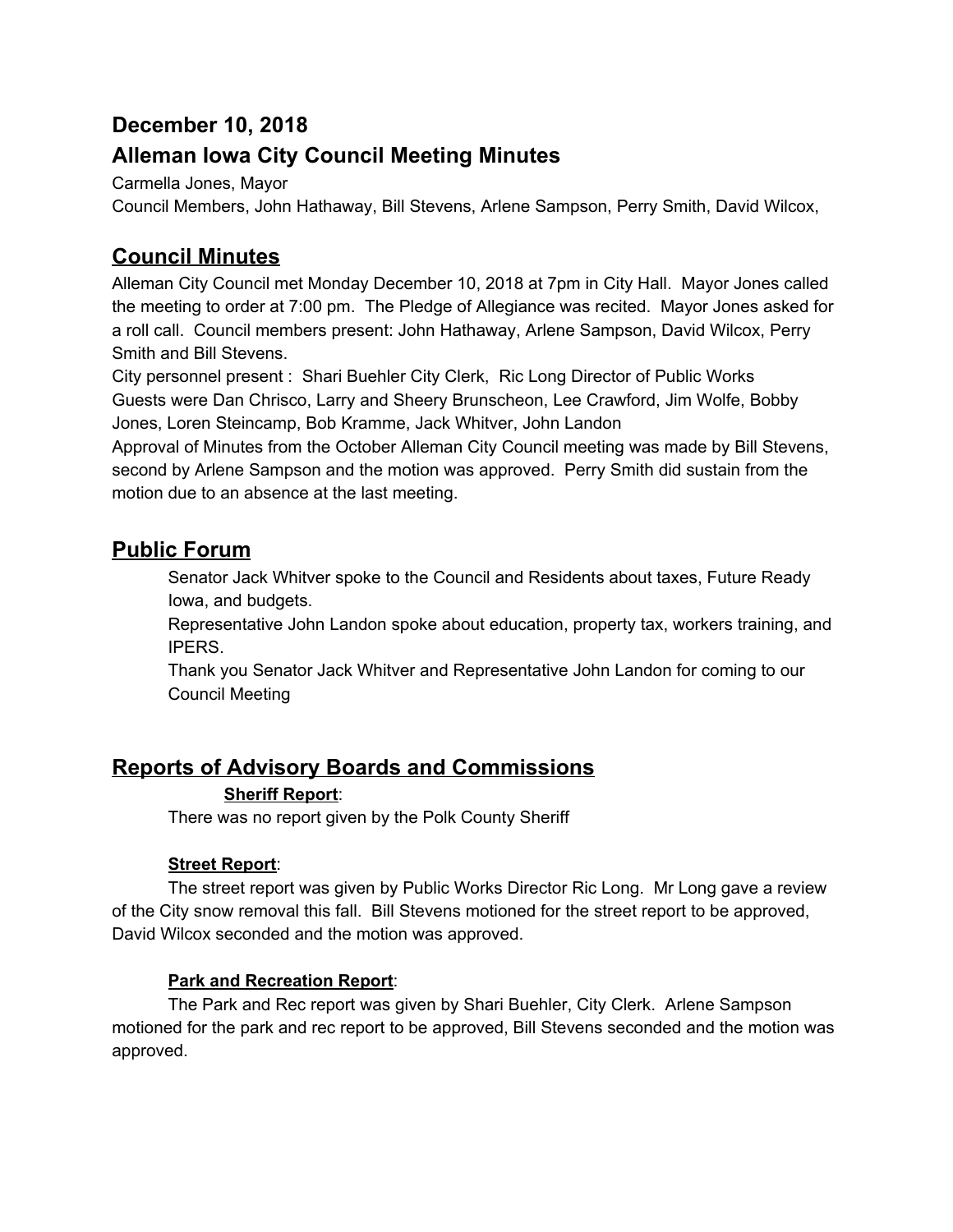#### **Planning and Zoning Report**:

There was no Planning and Zoning report given

#### **Board of Adjustments Report**:

There was no Board of Adjustments report given

#### **Approval of Financials and Invoices**:

Bill Stevens made a motion for the finances and invoices to be approved, Arlene Sampson seconded and the motion was approved.

#### **ADMINISTRATIVE BUSINESS**

Forever Stamps. City Clerk, Shari Buehler, asked to purchase Forever stamps, six rolls, which will last roughly one year due to the increase in stamp costs.

David Wilcox made a motion to accept this request, Arlene Sampson second and the motion was approved.

#### **Old Business**:

McClure Engineering Proposal will be put on hold until further funding is available.

#### **New Business**:

Local Option Sales Tax

Mayor Carmella Jones presented the council and residents a fact sheet on how the Local Option Sales Tax would be good for Alleman

Alleman Resident Bob Kramme encouraged the Council to get out and talk to residents about how this money could help Alleman. State Representative Whitver agreed due to the fact that this money will lower property taxes in Alleman

Arlene Sampson made a motion to move forward on Alleman participating in the March 2019 vote for local option sales tax, Bill Stevens second and the motion was approved.

A January 1,2019 4pm meeting will be the final vote on the resolution. All of Alleman is encouraged to attend.

#### **Adjourned**:

At 3:03pm John Hathaway asked it there was any further city business. All Ayes and Mayor Carmella Jones closed the December Council Meeting. Next Council Meeting will be January 1, 2019 at 4pm with a Special Session

Respectfully Submitted By Shari Buehler City Clerk